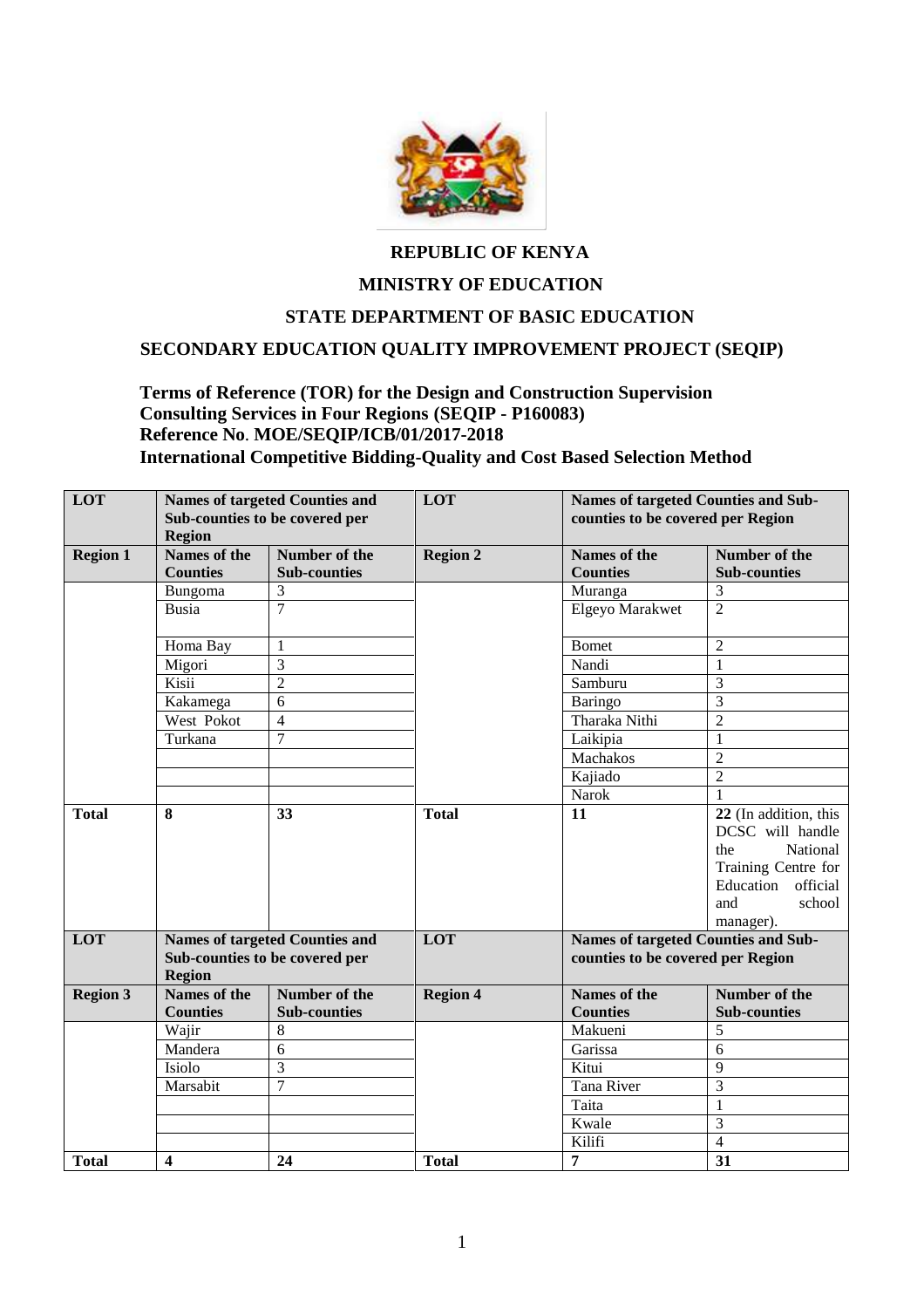#### **1. Background**

The Ministry of Education in partnership with the World Bank has designed a six year project to increase completion of a full cycle of quality basic education focusing on Upper Primary and and transition to Secondary Education for children living in vulnerable and Marginalized areas. This project will contribute to the Government goal of producing skilled manpower necessary to transform Kenya into a newly industrializing, middle income country by the year 2030.The preliminary target beneficiaries of the project will include: (i) children, particularly living in vulnerable areas, girls and children with special needs; (ii) teachers; (iii) parents and community members; and (iv) About 2,147 secondary schools and 7,852 primary schools (total about 9,999 schools) in 110 Sub-counties in 30 out of total 47 Counties in Kenya are included in the project.

#### **2. Project Development Objective**

The Project Development Objective (PDO) is to improve student learning in secondary education and transition from primary to secondary education in targeted areas.

#### **3. Key performance indicators**

I. Average student test score in science subjects at form 2 at public schools in targeted sub-counties

II. Average student scores in mathematics at form 2 at public schools in targeted sub counties and

III. Transition from primary to secondary in targeted sub counties

#### **4. Project components**

The proposed project will consist of four main components: (i) Improve quality of teaching and learning in targeted areas; (ii) Improving retention in upper primary and transition to secondary in targeted areas school environment for learning in targeted areas; (iii) System reform support; and (iv) Project management, coordination and communication .The implementation of the proposed project will be the responsibility of the Ministry of Education.

The priority focus of the project will be to improve the school environment that includes school infrastructure in order to create an enabling learning environment and to improve quality of teaching learning, particularly science, mathematics, and English. To create enabling learning environment, the proposed Project intends to create new infrastructure facilities and/or rehabilitate the existing facilities such as classrooms, dormitories, science laboratories, IT laboratories, libraries, and toilets for girls and boys, water facilities and electricity supply, and play grounds, as required in the secondary schools. In order to increase transition from primary to secondary, the project will finance, depending on the need, construction of classrooms. Again depending on need, the project may consider development of overall school infrastructure that will include science and computer laboratories, smart class and multi-purpose rooms, provision of drinking water, and other related infrastructure. The project will also fund construction of an ultra-Modern Training facility which is ICT enabled, provide furniture and equipment etc.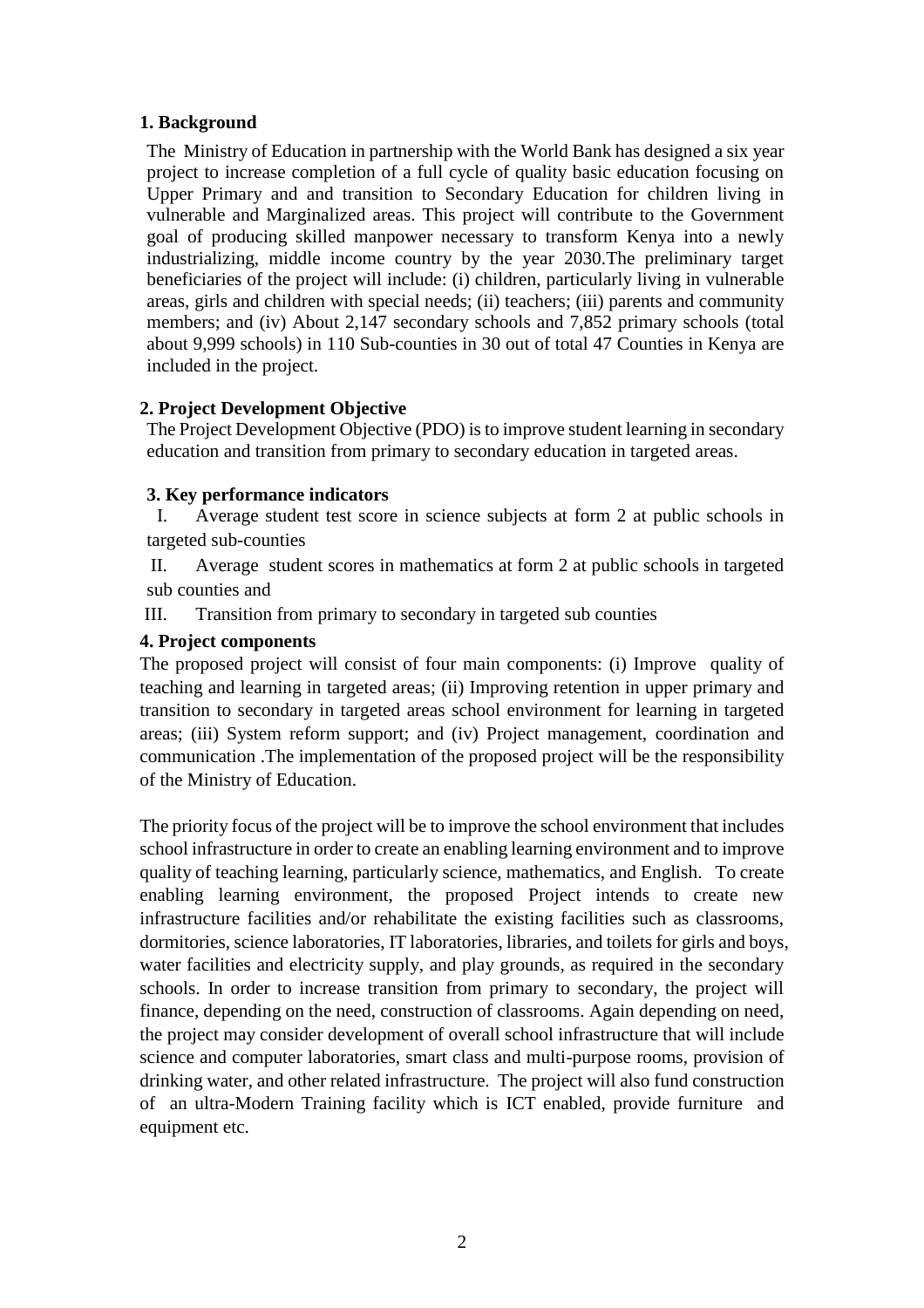#### **5. Selection and suitability of consultants**

The MoE proposes to shortlist up to four national Design Construction and Supervision Consultants to undertake the following activities :

- i. Needs Assessment: Survey the status of existing infrastructure in all schools; optimize the use of existing facilities; recommend rehabilitation / additional construction as per the Project Development Objectives; prepare and agree a work-plan with MoE for the number of schools to be funded from the project.
- ii. Design of buildings and procurement of contractors: Design the new structures and rehabilitation of existing structures in the agreed number of schools; prepare technical specifications and bid documents; procure contractors; and do the same for furniture for the schools.
- iii. Construction supervision: supervise construction; certify payments for works undertaken by contractors to the satisfaction of the client.

#### **6. Sscope of services for the Consultancy**

The objectives of the consultancy services are to carry out surveys to finalize the need-assessment in the project schools and agree on the number of schools to be funded from the project as per the Project Development Objectives; develop all requisite design drawings and tender documents for the procurement of Contractor(s) for the civil works; supervise all civil works; and certify payments to contractors.

#### I **.Needs Assessment Phase**

- a) Develop survey tools for assessing the quality of infrastructure existing in the project schools and get the same, approved by the MoE.
- b) Work with MOE headquarter and field officers in conducting surveys of the existing infrastructure and assess whether the schools have adequate infrastructure in terms of classrooms (based on current enrollment), dormitories if they exist in the school, science laboratories, computer laboratories, libraries, staff room, toilets for staff,boys and girls, handwashing facilities, sports facilities, water and electricity and furniture. The assessment will be based on the comparison of the current situation with national norms if any, or international norms. It will also examine whether the facilities are handicap-friendly and girls-friendly.
- c) Assess to what extent the available infrastructure is utilized optimally and properly. This will examine school level practices on infrastructure planning and use. This assessment should be carefully done for each type of facility: a) under- or over-use of classrooms including current practices of double-shift and multi-grade teaching arrangements, if any; b) intensity of the use of laboratories, including availability of equipment and reagents for optimal use; c) intensity of the use of libraries including the volume and age of collections, number of visitors per day; d) intensity of the use of water and sanitation facilities through direct observation and interviews of pupils and teachers.
- d) Record the current service provided by the school in terms of number of pupils enrolled compared to the estimated population served. This will examine the current catchment area and the time-distance of the school from the pupil's homes (through interviews of staff and pupils).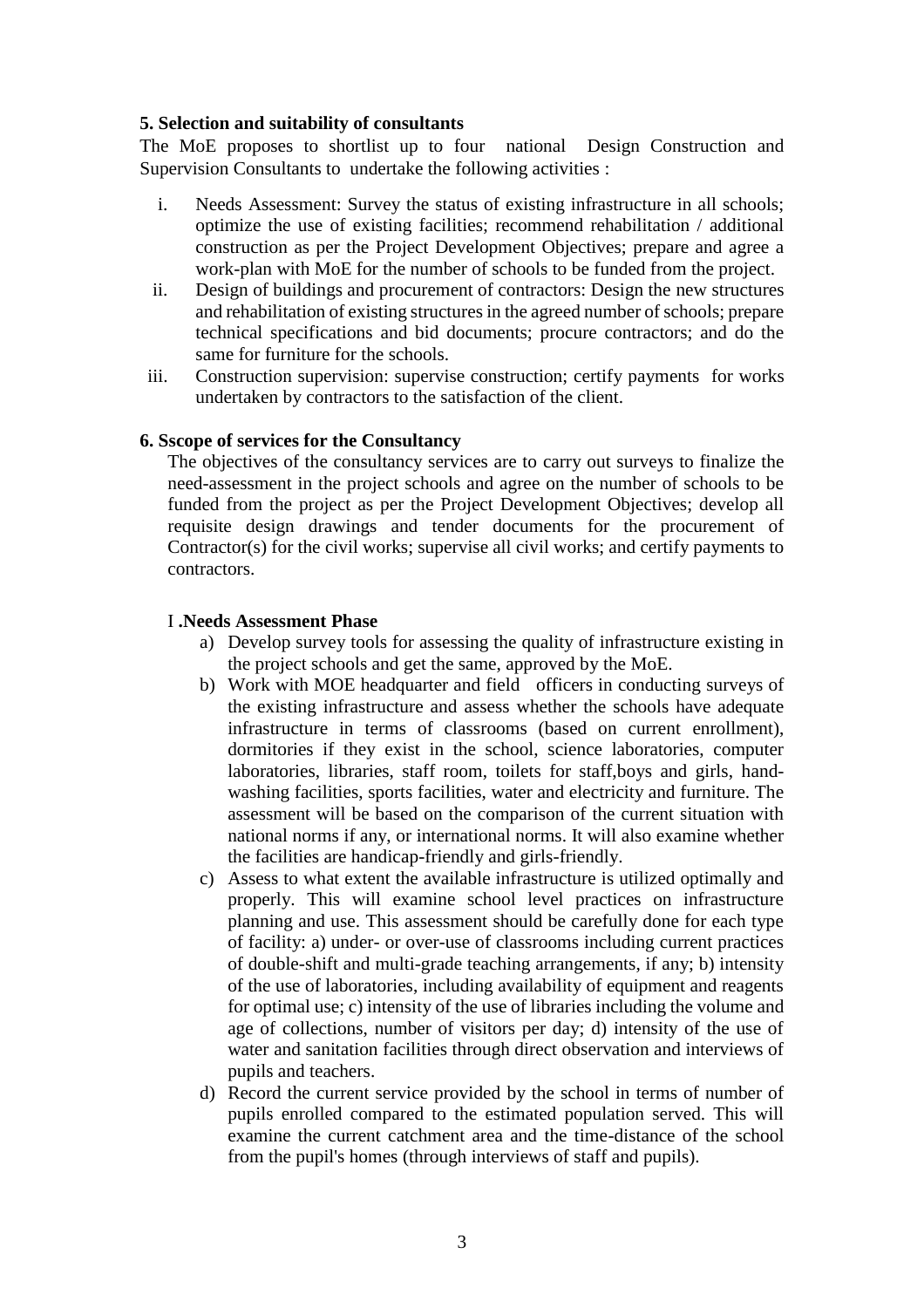- e) Review the Ministry of Education, State Department of Education guidelines, for school infrastructure planning, development and maintenance.
- f) Assess the current status of the available infrastructure determining the need for rehabilitation, renovation and refurbishments.
- g) Assess the adequacy of existing classrooms based on enrolment growth projections.
- h) Find out the sources of funding used for the existing infrastructure development, rehabilitation, renovation and refurbishments; the amount of funds available per year;e.g. NCDF, community contribution, etc.
- i) Collect data about the titles of land ownership and record carefully if there are any encroachments of any type including squatters on the land designated for the school.
- j) Based on the above findings, make recommendations on;
	- 1. Additional infrastructure (classrooms, science labs, dormitories, toilets, kitchen etc.) required at each school
	- 2. To what extent rehabilitation, renovation and refurbishments are required and need to be carried out;
	- 3. Cost estimates for the above based on the prevalent cost of construction in the respective Counties.
- k) Based on the above, prioritize the schools and the facilities to be provided in those schools with the MoE to support the PDO's, and finalize the work plan and phasing to implement the agreed number of schools.
- l) Conduct topographical survey of each school.
- m) Collect GPS coordinates of each school and map them in the country.
- n) Prepare a report on the entire needs assessment

#### **II.Design and Procurement of Contractors Phase**

This will involve both desk-work and field work as follows:

- a) Undertake an environmental and social impact Assessment of the entire proposed project in accordance with NEMA requirements.
- b) Prepare a comprehensive site plan of each site with existing buildings, proposed buildings and taking into consideration possible future expansion of the institution. The site plan and plans of individual buildings will need to be approved by the MoE and the BoM of each school.
- c) Prepare detailed designs and drawings (Architectural, Structural, Electrical, Mechanical, and Civil Engineering) and the Bills of Quantities with detailed cost estimates in hard and soft format to be used for tender purposes to implement the proposed works.In the detailed cost estimates, the construction rates of items will be based on the County specific materials and labor rates.
- d) Obtain approval of all buildings from the relevant regulatory bodies and MoE.
- e) Support MOE, State Department of Basic Education to prepare bidpackages .MOE as the procuring entity will have the responsibility of inviting bids in accordance with the GOK and the World Bank procedures.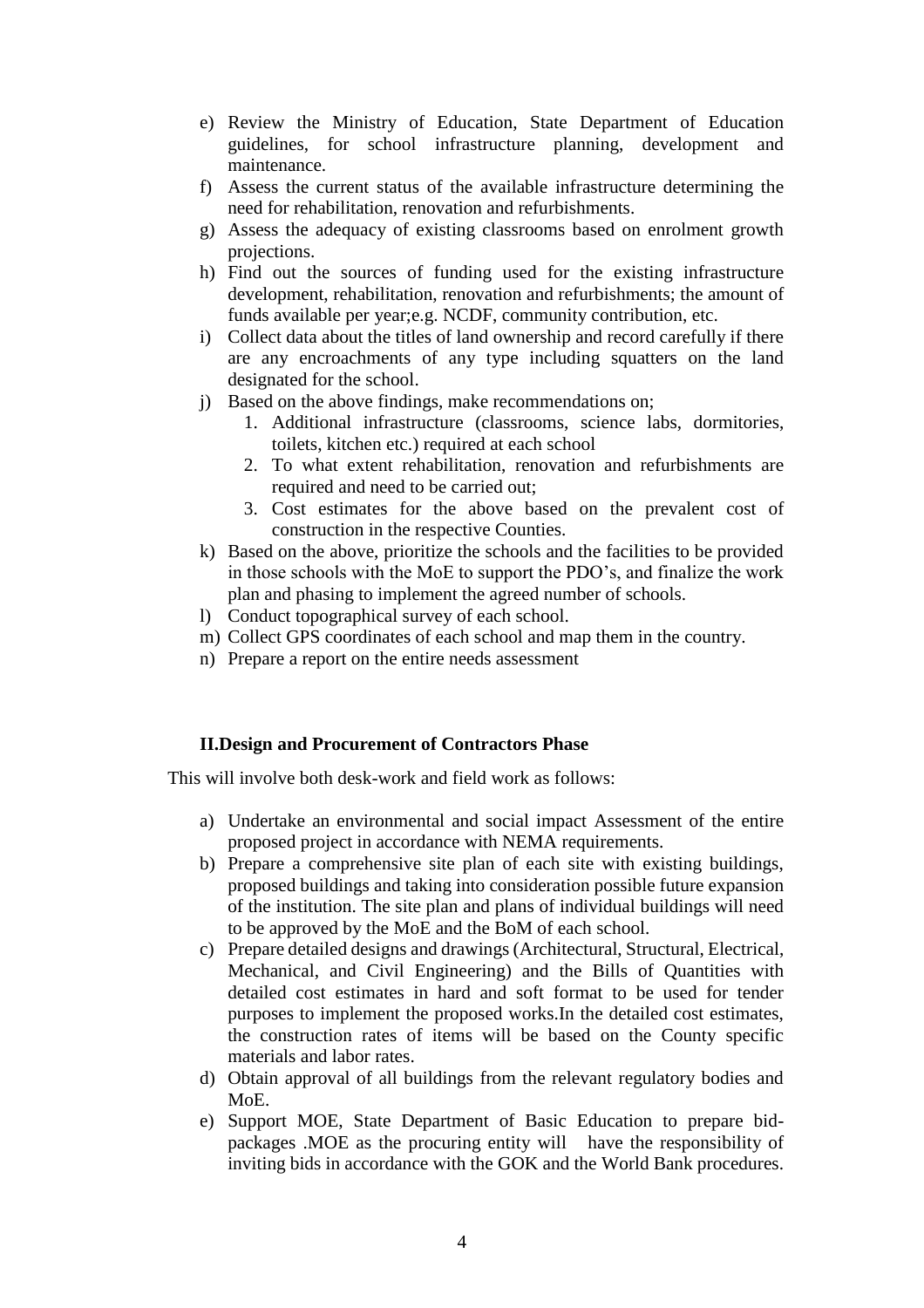The bid document will include detailed technical specifications and measurement methods for payment of each item.

- f) Support MOE to organize and conduct a pre-bid conference at an agreed conference facility. The MOE will work with the
- g) consultant to make all the necessary reservations and invitations for the conference, conduct the proceedings of the conference, clarify issues and answer questions raised on any matter at the conference, prepare and distribute a record of the conference proceedings.
- h) Assist in preparing clarifications to bidders during the tendering process and shall prepare and issue any addendum required during the period of bidding.
- i) Evaluation of bids received shall be based on both the GOK and the Bank procedures. The evaluation committee will be appointed by the Principal Secretary; State Department of Basic Education The Consultant will be part of the evaluation committee as in attendance. MOE will be responsible for the awarding of the contract(s) and for issuing notice(s) of the award.
- j) Prepare the relevant contract documents to be approved by the MoE for signing of the contract and coordinate and assist the parties in signing the contract.

#### **III.Construction Supervision and Reporting phase**

This is the consultancy during the construction phase of the facilities and shall include construction supervision of the works focusing on best practices, timeliness, workmanship, cost-effectiveness inter alia:

- a) Supervision of the works to ensure that the works are implemented as per technical specifications with high standards of workmanship, within the agreed timelines and within the approved budget in accordance with the drawings and specifications.
- b) Preparing interim valuations for the works in progress and final bills, certifying the bills for payments and submitting them to the MoE for processing and payments to contractors.
- c) Preparation of the project progress documents including Site Weekly Reports, Financial Appraisals, Variation Orders and other such reports when required.
- d) Convening, in liaison with the DPCAD, County MoPW and the BoM site meetings and inspections and preparing the minutes and inspection reports at the agreed intervals. On the minimum, there will be monthly site meetings where the consultant should convene the meetings and submit the minutes of the meetings with highlight on any issue that requires the attention of the MoE.
- e) Preparation of the final account and submission to the MoE to process payments.
- f) Preparation and submission to the MoE the As-Built drawings of the facility and the final inspection report.
- g) Assist the MoE in taking over the completed facilities and issuing of the Practical Completion Certificate and Certificate of Making Good Defects on confirmation that the required status of the works has been accomplished.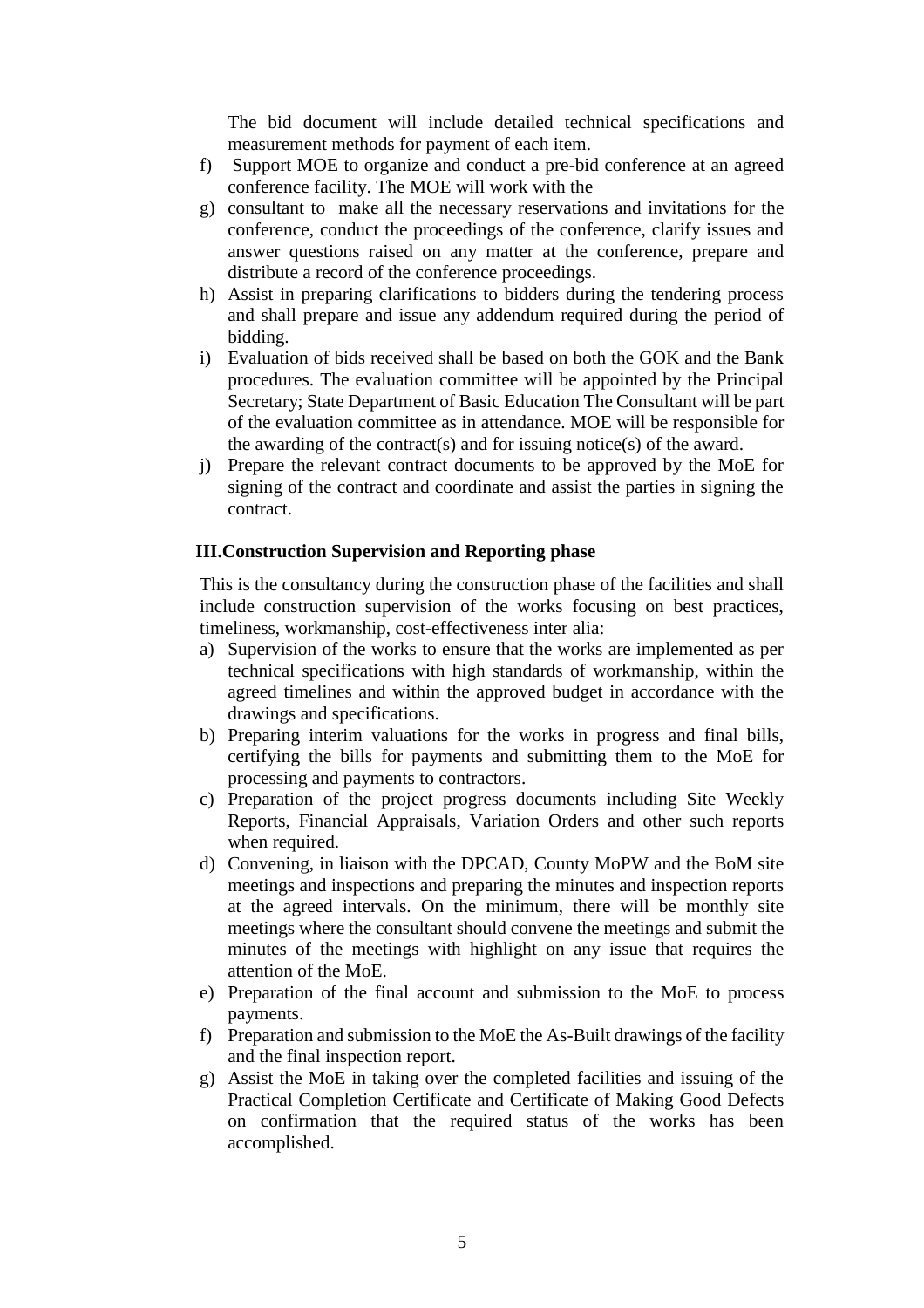- h) Attending consultative meetings convened by the MoE to deliberate on the execution of the works. In such meetings, the consultant will be required to make presentations on the project progress.
- i) The consultant should make provision for the employment of a clerk of works in concurrence with the MoE for the day-to-day supervision of construction and measurement of works.
- j) Retain sufficient manpower dedicated to the project for the duration of the defects liability period.
- k) Ensure that contractors adhere to the provisions of The National Policy on Child protection and safety
- l) Carry out a post-project evaluation of the project technical work, its achievements, lessons learnt from the project processes and the management of the project and prepare and submit a final report.

#### **7. Scope of facilities for consultants**

- (a) The consultancy will be carried out in accordance with national standards and will include such tests and controls, as the consultant consider necessary under the circumstances, in consultation with the MoE
- (b) The work will involve, *inter alia:*
	- Construction of classrooms to meet the required increase in enrolment and reduce overcrowding in classrooms.
	- Construction of multipurpose room, which can serve as a science lab as well be used as a library.
	- WASH facilities (the MoE expressed the need to provide this facility in all the primary schools where it does not exist.)
	- To make the school facilities more friendly to physically challenged children.
	- Rehabilitation of life threatening existing structures.

#### **8. Architectural design**

- Response to site characteristics: topography, landscape, neighbourhood and linkage to the existing school infrastructure.
- Resolution of functional / behavioural organization: site planning, internal and external circulation.
- Resolution of structure: construction, technical detail, materials, services and cost.
- **Provision of spaces to accommodate modern laboratory equipment.**

#### **9. Social safeguards as Word Bank Policies:**

The consultant will ensure that all the applicable social and environmental safeguards policies of the World Bank are strictly complied with. Proper Resettlement Action Plans (RAP's) will be prepared for the sites with any kind of encroachment and squatters and submitted to MoE for Bank's approval.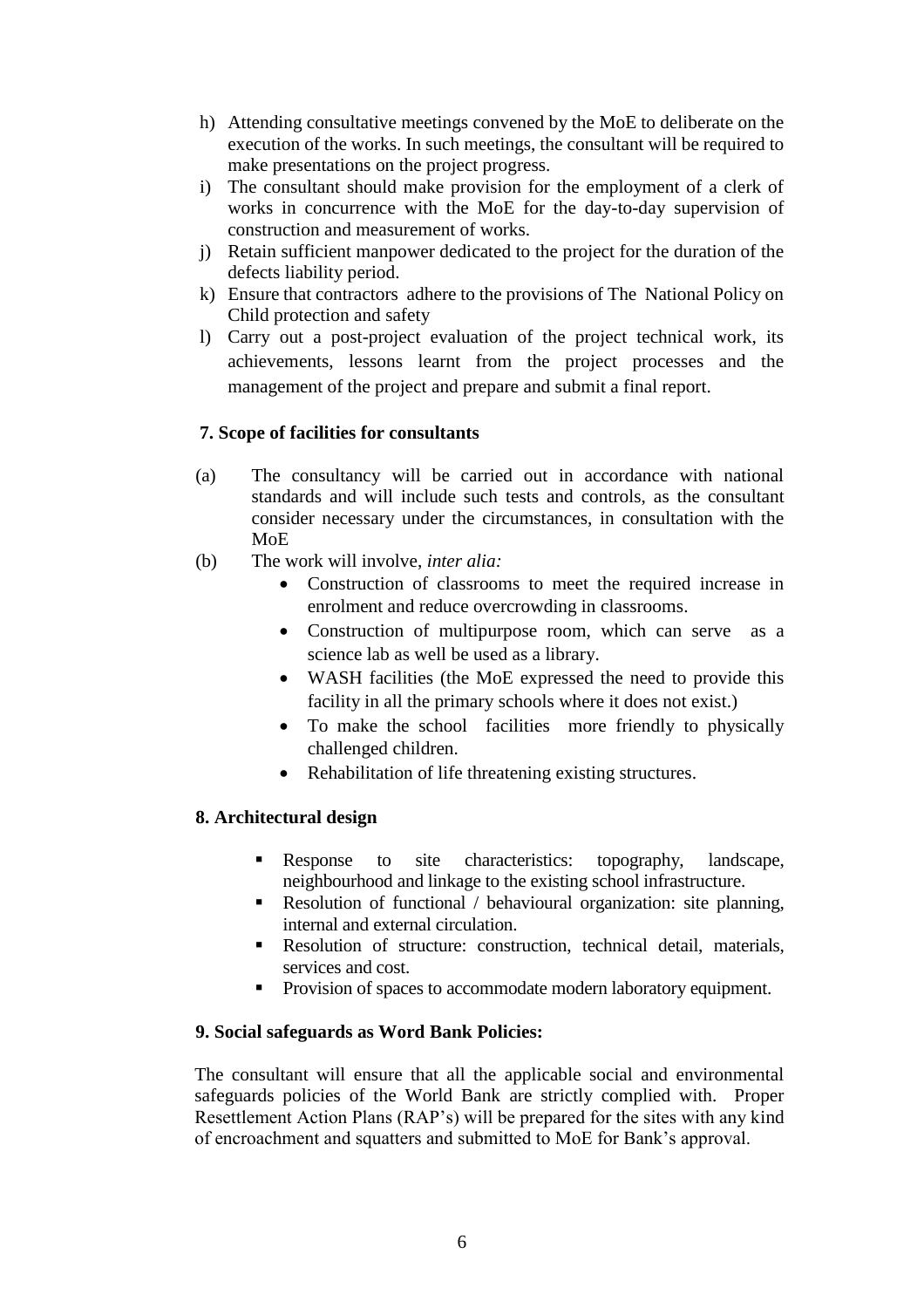#### **10. Environmental / Sustainable design**

- Use of natural ventilation as much as possible except in circumstances where artificial ventilation is a requirement.
- The building should be of low maintenance with materials that do not weather and durable especially in the high traffic areas such as corridors.
- The building design should introduce the spirit of natural light into the school environment; there is need for more natural light, views of nature from the facilities and where possible, use of courtyards and gardens.
- There should also be consideration for the use of renewable energy especially solar power; the roof could be used for mounting the photovoltaic panels.

#### **11. Expected outputs**

The consultant will be appointed for the duration of the entire infrastructure phase and the MoE will evaluate their performance each year.

The consultant will be required to submit at least the following:

- i. Agreed upon milestones/reports/outputs according to project time lines
- ii. Submit a draft report within thirty days from the start date of the contract
- iii. Submit the final report within seven working days after the MOE and Bank team provides its comments on the draft report.
- iv. Approved Resettlement Action Plans (RAP's) for sites affected with encroachments or squatters.
- v. Requisite approved design drawings
- vi. Approved bidding documents for procuring Contractor(s)
- vii. Progressive monthly quality works reports
- viii. Quarterly technical and financial appraisals
	- ix. Time lines and phasing for the projects
	- x. Final accounts
- xi. Completion reports

In addition to all these, the consultant will be required to support the DPCAD prepare an annual work plan and procurement plans for the infrastructure subcomponent.

#### **12. Role of the MoE**

- i. Support the consultants with relevant literature, health and safety standards for learning institutions and up to date data on schools in the targeted areas
- ii. Provide in conjunction with the Ministry of Interior and Coordination of National Government adequate security to the Consultants where need arises
- iii. Arrange Consultative meetings for the consultant at the Headquarters and in the field
- iv. Facilitate letters of introduction that the consultant may require in relation to the assignment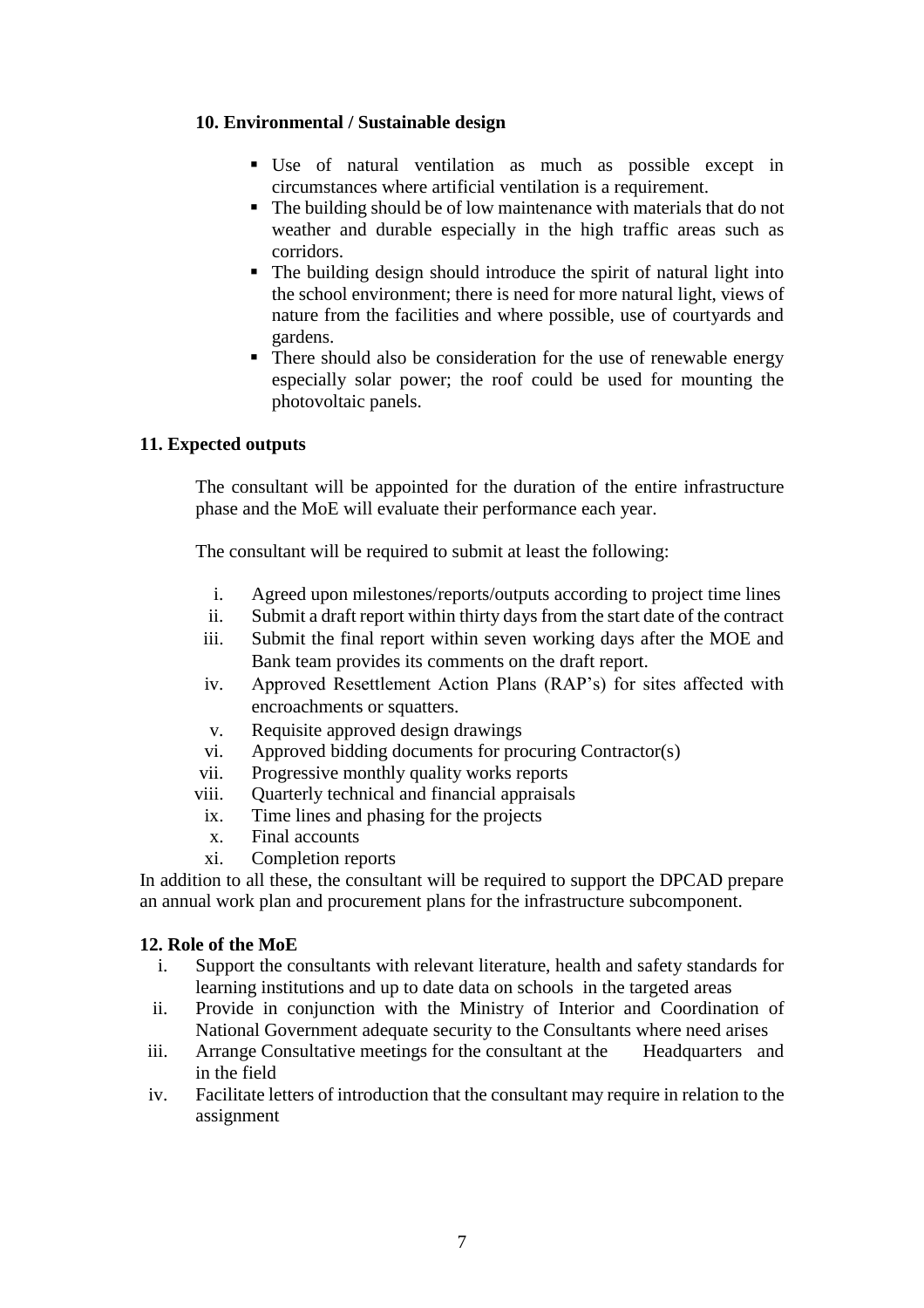## **13. Implementation schedule**

The four (4) consulting firms will commence operations immediately after signing of the contract.

The estimated duration of the services is thirty six (36) months. The target timelines for undertaking the assignment are as follows:

| <b>ITEM</b> | тале т. пирешенации ине наше<br><b>ACTIVITY DESCRIPTION</b><br><b>DURATION</b>                                                                                                                                                                                                                                                                                                                                                                                                                                                                                           |          |  |  |  |
|-------------|--------------------------------------------------------------------------------------------------------------------------------------------------------------------------------------------------------------------------------------------------------------------------------------------------------------------------------------------------------------------------------------------------------------------------------------------------------------------------------------------------------------------------------------------------------------------------|----------|--|--|--|
|             |                                                                                                                                                                                                                                                                                                                                                                                                                                                                                                                                                                          | (MONTHS) |  |  |  |
| 1.1         | <b>Stage 1: Need assessment</b><br>The consultant to submit and finalize the detailed program of<br>activities required for needs assessment and<br>survey<br>instruments to be used to gather information.                                                                                                                                                                                                                                                                                                                                                              | 1        |  |  |  |
| 1.2         | <b>Stage 2: Need assessment:</b><br>The consultant to submit findings from preliminary surveys<br>and finalize the need assessment tools in consultation with<br>MoE to upscale the need-assessment.                                                                                                                                                                                                                                                                                                                                                                     | 1        |  |  |  |
| 1.3         | <b>Stage 3: Need assessment findings;</b><br>The consultant to submit final need assessment report<br>including<br>preliminary cost estimates,<br><b>GPS</b><br>maps,<br>topographical surveys, etc.                                                                                                                                                                                                                                                                                                                                                                     | 3        |  |  |  |
| 1.4         | Stage 4: Work plan and phasing:<br>The consultant will prioritize (as per PDO's) and finalize the<br>list of schools and facilities in them that can be included for<br>funding from the project and their construction phases.                                                                                                                                                                                                                                                                                                                                          | 1        |  |  |  |
| 1.5         | <b>Stage 5: Design stage</b><br>The detailed designs, bills of quantities to be submitted for<br>approval by the MoE, WB and the BoM before the consultant<br>embarks on the next stage. This will be done as per the agreed<br>phasing of implementation of works.                                                                                                                                                                                                                                                                                                      | 3        |  |  |  |
| 1.4         | <b>Stage 6: Final Designs and Tender Documents</b><br>The documents at this stage should be in sufficient detail to<br>enable construction of the facility. This is the stage where all<br>the relevant approvals are sought from the concerned bodies.<br>The estimated cost of the works based on the current market<br>rates should also be included. A final design report with<br>explanatory notes shall be provided to facilitate approval by<br>the MoE prior to commencement of the tendering process.<br>This will be done as per the agreed phasing of works. | 3        |  |  |  |
| 1.5         | <b>Stage 7: Construction stage</b><br>Regular monitoring of the construction activities and<br>reporting to the MoE on progress as detailed in the scope of<br>services.<br>Defects liability stage of the project.<br>Preparation of the final account and completion report on the<br>executed works.                                                                                                                                                                                                                                                                  | 24       |  |  |  |
|             | <b>TOTAL PROJECT</b>                                                                                                                                                                                                                                                                                                                                                                                                                                                                                                                                                     | 36       |  |  |  |

|  | <b>Table 1: Implementation time frame</b> |  |
|--|-------------------------------------------|--|
|--|-------------------------------------------|--|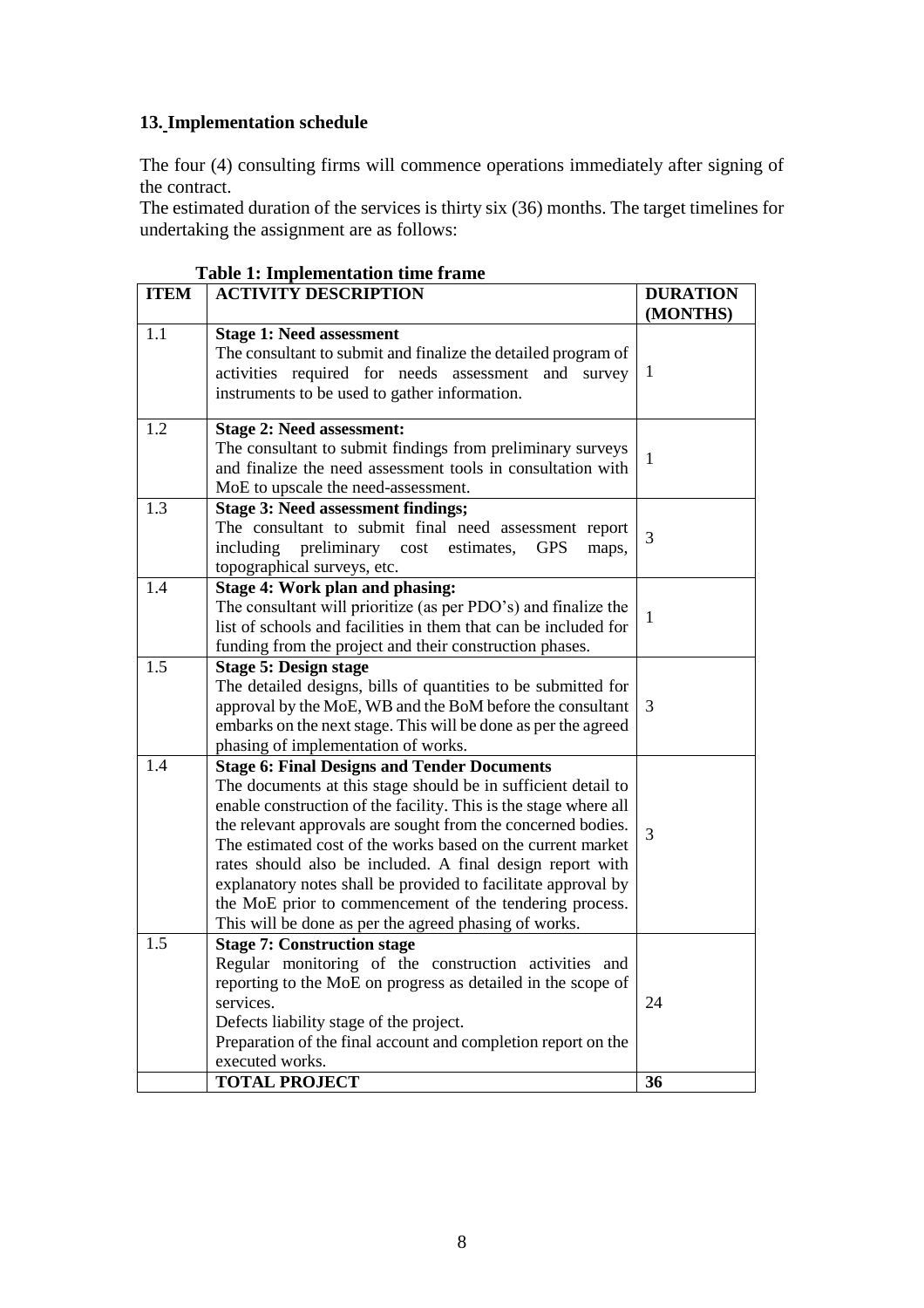### **14. Staff requirements**

The work requires three  $(3)$  multi – disciplinary consulting firms or three  $(3)$  consortia of firms with teams comprising of different disciplines depending on phase of consultancy; at the minimum the consulting firm matrix will be composed of the following:- Architects, Quantity Surveyors, Electrical Engineers, Water Engineers, Mechanical Engineers, Civil/ Structural Engineers, Land Surveyors, EIA Experts, construction supervisors, and Education professionals. In case of a consortium of firms, one of the firms will be the Lead. The minimum staff requirement is indicated below; it is incumbent upon the consulting firms to ensure that they provide adequate manpower to implement the project at its different stages.

| <b>Expertise</b>                                | <b>Responsibility</b>                                 | <b>Qualification and Experience</b>                         |  |  |
|-------------------------------------------------|-------------------------------------------------------|-------------------------------------------------------------|--|--|
| Team                                            | Will be the Team Leader                               | Minimum qualification required is                           |  |  |
| Leader<br>and shall undertake the<br>$\sqrt{2}$ |                                                       | University Degree in Architecture or                        |  |  |
| Lead                                            | overall coordination of                               | Quantity Surveying or Engineering                           |  |  |
| Consultant                                      | the DCSC team. It will be                             | with at least twenty (20) years                             |  |  |
|                                                 | his/her responsibility to                             | working experience in the profession.                       |  |  |
|                                                 | compile and present the                               | Being the Team Leader, the expert                           |  |  |
|                                                 | various report(s) required                            | will be required to have a proven                           |  |  |
|                                                 | under the contract                                    | experience of over fifteen (15) years                       |  |  |
|                                                 |                                                       | in project management. Experience                           |  |  |
|                                                 |                                                       | in implementation of Institutional                          |  |  |
|                                                 |                                                       | infrastructure projects is highly                           |  |  |
|                                                 |                                                       | recommended.                                                |  |  |
| Architect                                       | detailed<br>Will<br>prepare                           | Minimum qualification required is a                         |  |  |
|                                                 | design incorporating the                              | Degree in Architecture with at least                        |  |  |
|                                                 | design work done by the                               | Ten (10) years of post-registration                         |  |  |
|                                                 | consultants<br>other<br>and                           | working relevant experience and                             |  |  |
|                                                 | all necessary<br>prepare                              | registered<br>by<br>the<br>relevant                         |  |  |
|                                                 | production drawings with                              | professional bodies.                                        |  |  |
|                                                 | details<br>all<br>and                                 |                                                             |  |  |
|                                                 | specifications necessary                              |                                                             |  |  |
|                                                 | for regulatory approval,                              |                                                             |  |  |
|                                                 | preparation of Bills of                               |                                                             |  |  |
|                                                 | Quantities<br>and<br>for                              |                                                             |  |  |
|                                                 | Construction                                          |                                                             |  |  |
| Quantity                                        | Will prepare a detailed                               | Minimum qualification required is a                         |  |  |
| Surveyor                                        | estimate based<br>upon                                | Degree in Quantity Surveying with at                        |  |  |
|                                                 | priced bills in line with the                         | Ten<br>$(10)$ years<br>least<br>of post-<br>relevant        |  |  |
|                                                 | budget allocation. The QS<br>will also compile<br>the | registration<br>working<br>experience and registered by the |  |  |
|                                                 | Tender documents<br>in                                | professional<br>registering<br>relevant                     |  |  |
|                                                 | readiness for tender action                           | bodies.                                                     |  |  |
|                                                 | in line with the GOK and                              |                                                             |  |  |
|                                                 | Bank procurement<br>the                               |                                                             |  |  |
|                                                 | rules.                                                |                                                             |  |  |
| Electrical                                      | Will prepare the electrical                           | Minimum qualification required is a                         |  |  |
| Engineer                                        | engineering<br>services                               | Degree in Electrical Engineering with                       |  |  |
|                                                 | drawings<br>and                                       | at least Ten (10) years of post-                            |  |  |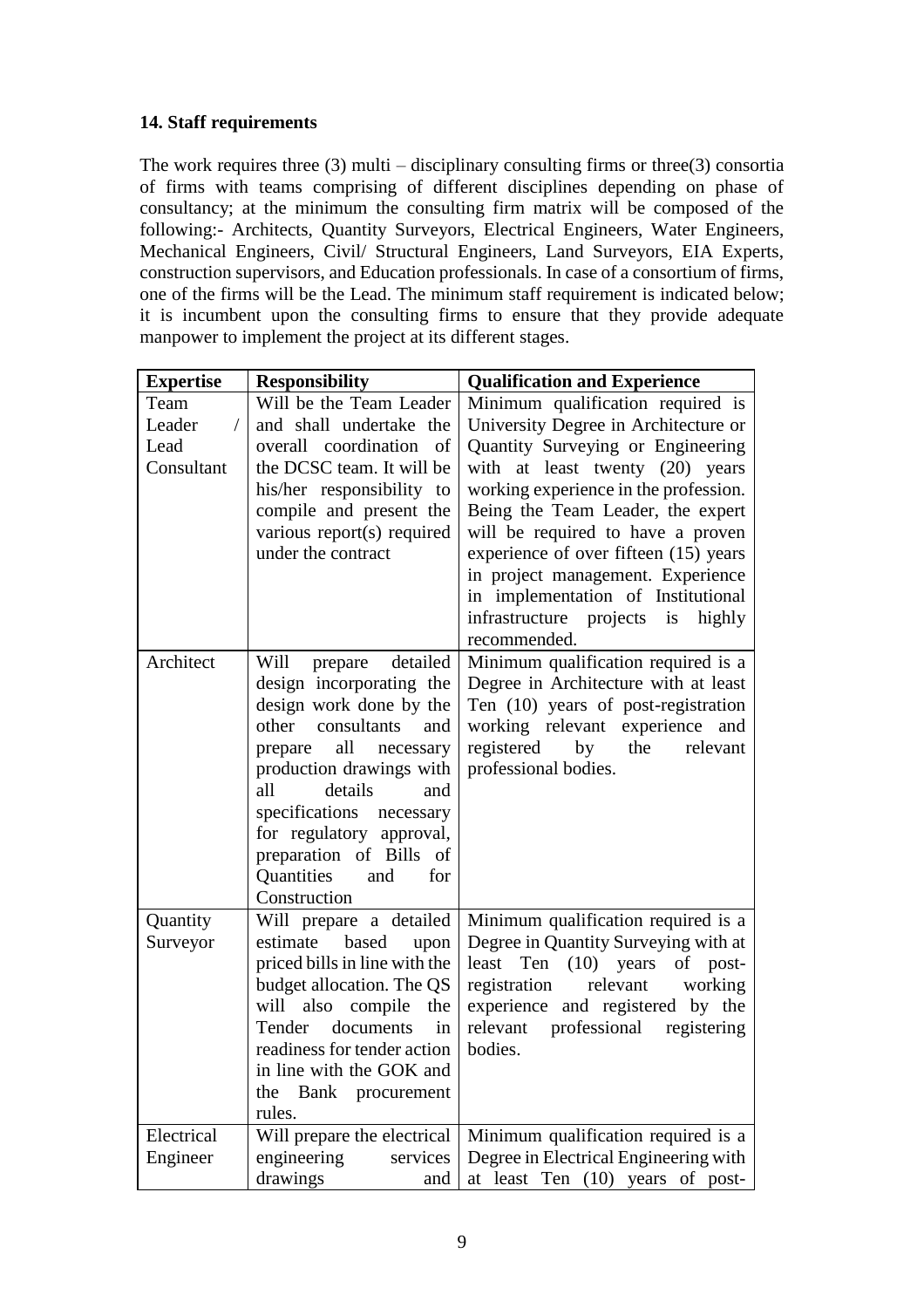| <b>Expertise</b>  | <b>Responsibility</b>                                  | <b>Qualification and Experience</b>                                        |  |  |
|-------------------|--------------------------------------------------------|----------------------------------------------------------------------------|--|--|
|                   | specifications<br>necessary                            | registration<br>relevant<br>working                                        |  |  |
|                   | for the preparation of                                 | experience and registered by the                                           |  |  |
|                   | bills<br>tender<br>and<br>for                          | relevant professional<br>registering                                       |  |  |
|                   | construction.                                          | bodies.                                                                    |  |  |
| Mechanical        | Will<br>the<br>prepare                                 | Minimum qualification required is a                                        |  |  |
| Engineer          | mechanical engineering                                 | Degree in Mechanical Engineering                                           |  |  |
|                   | drawings<br>services<br>and                            | with at least Ten $(10)$ years of post-                                    |  |  |
|                   | specifications<br>necessary                            | relevant<br>registration<br>working                                        |  |  |
|                   | for the preparation of                                 | experience and registered by the                                           |  |  |
|                   | bills<br>tender<br>and<br>for                          | relevant professional registering<br>bodies.                               |  |  |
| Civil/Struct      | construction.                                          |                                                                            |  |  |
| ural              | Will prepare the structural<br>civil<br>engineering    | Minimum qualification required is a<br>Degree in Civil Engineering with at |  |  |
| Engineer          | drawings<br>and                                        | $(10)$ years<br>least Ten<br>of post-                                      |  |  |
|                   | specifications necessary                               | relevant<br>registration<br>working                                        |  |  |
|                   | for the preparation of                                 | experience and registered by the                                           |  |  |
|                   | bills<br>and<br>tender<br>for                          | relevant professional registering                                          |  |  |
|                   | construction.                                          | bodies.                                                                    |  |  |
| Water<br>and      | Will prepare<br>the                                    | A Degree in Civil Engineering with at                                      |  |  |
| Sanitation        | requirements for WASH                                  | least 10 years' experience in design                                       |  |  |
| Engineer          | facilities                                             | of water and sanitation facilities.                                        |  |  |
| Land              | Will prepare the cadastral                             | Minimum qualification required is                                          |  |  |
| Surveyor          | and topographical                                      | Bachelor's Degree in Land surveying                                        |  |  |
|                   | drawings for the site to be                            | and Photogrammetry with valid                                              |  |  |
|                   | used by the design team.                               | practicing license with over five (5)                                      |  |  |
|                   |                                                        | years' experience in the field of                                          |  |  |
|                   |                                                        | computerized database development                                          |  |  |
|                   |                                                        | and Geographical Information<br>System.                                    |  |  |
| <b>EIA</b> Expert | Will<br>the<br>prepare                                 | Registered EIA Expert with NEMA,                                           |  |  |
|                   | necessary environmental                                | 5 years of professional experience                                         |  |  |
|                   | impact assessment report                               | and registered with Environmental                                          |  |  |
|                   | and follow up on approval                              | Institute of Kenya.                                                        |  |  |
|                   | by NEMA; this will be                                  |                                                                            |  |  |
|                   | used<br>during<br>the                                  |                                                                            |  |  |
|                   | implementation<br>of<br>the                            |                                                                            |  |  |
|                   | project.                                               |                                                                            |  |  |
| Educational       | Will work at the need                                  | Minimum<br>master's<br>degree<br>in                                        |  |  |
| Professional      | assessment<br>stages<br>to                             | education/social<br>science/economic                                       |  |  |
|                   | ensure that the existing                               | with at least 10 years of professional                                     |  |  |
|                   | infrastructure is optimally                            | experience in the area of education.                                       |  |  |
|                   | utilized and the proposal                              |                                                                            |  |  |
|                   | of expansion is as per the<br>educational requirements |                                                                            |  |  |
|                   | of each school.                                        |                                                                            |  |  |
|                   |                                                        |                                                                            |  |  |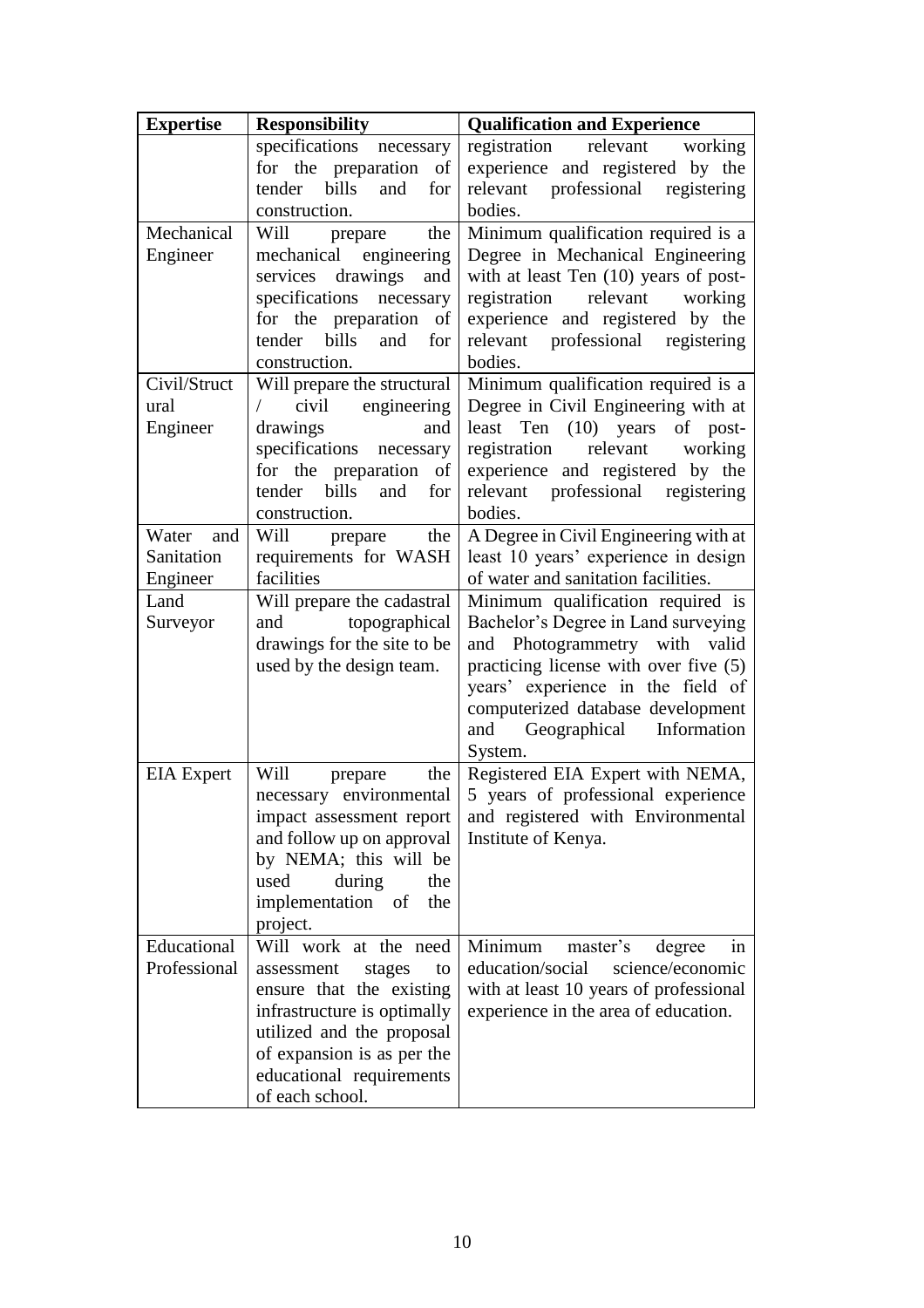#### **15. Requirements for eligible potential consulting firms:**

- i. Company's background and registration.
- ii. Registration of National bidders by the relevant professional body.
- iii. Recognized certificate of accreditation.
- iv. At least 5 years of experience.
- v. Demonstration of having conducted at least three (3) assignments of similar nature as a lead consultant individually or as part of a consortium together with their location, year(s) of implementation, values, clients' names and contacts. This experience should be in providing consultancy services to educational and/or health projects.
- vi. Detailed company profiles including financial status and evidence of technical capability to undertake the assignments.
- vii. Local firms must possess tax compliance certificate.
- viii. Other than the above qualification requirements for key staff members, the various firms in the consortium should demonstrate that they have additional qualified and experienced staff members to carry out the works.
	- ix. Demonstrate by way of proposal that they will adhere to the proposed timelines.
	- x. Experience in undertaking an assignment of similar and magnitude of not less than *USD 2 Million*.

#### **16. Project management**

#### **1. Reporting Obligation.**

- i. The consulting firms and the MoE will agree on the dates for regular meetings. It is estimated that at least one such meeting per month will take place throughout the assignment. . The firms will work closely with the DPCAD and report to the Director Projects, Coordination and Delivery
- ii. The firms will submit reports and documents to the MoE at the relevant stage for the necessary review, comments and approval of the MoE.

#### **2. Project Steering Committee**

Overall oversight of the project rests with the Project Steering Committee (PSC) which is chaired by the Cabinet Secretary, MOE. Other members of the PSC are drawn from MOE, The National Treasury, and Ministry of Public Works. The DPCAD will be the Secretary to PSC

#### **3. The DPCAD**

i. The Ministry of Education, State Department of Basic Education is the Executing Agency for the project. The DPCAD is responsible for the technical, administrative and financial control of the project including reporting to the Bank. It is responsible for the day to day activities on the implementation of the project that comprises the procurement of goods, works and services as outlined in the Project Appraisal Document.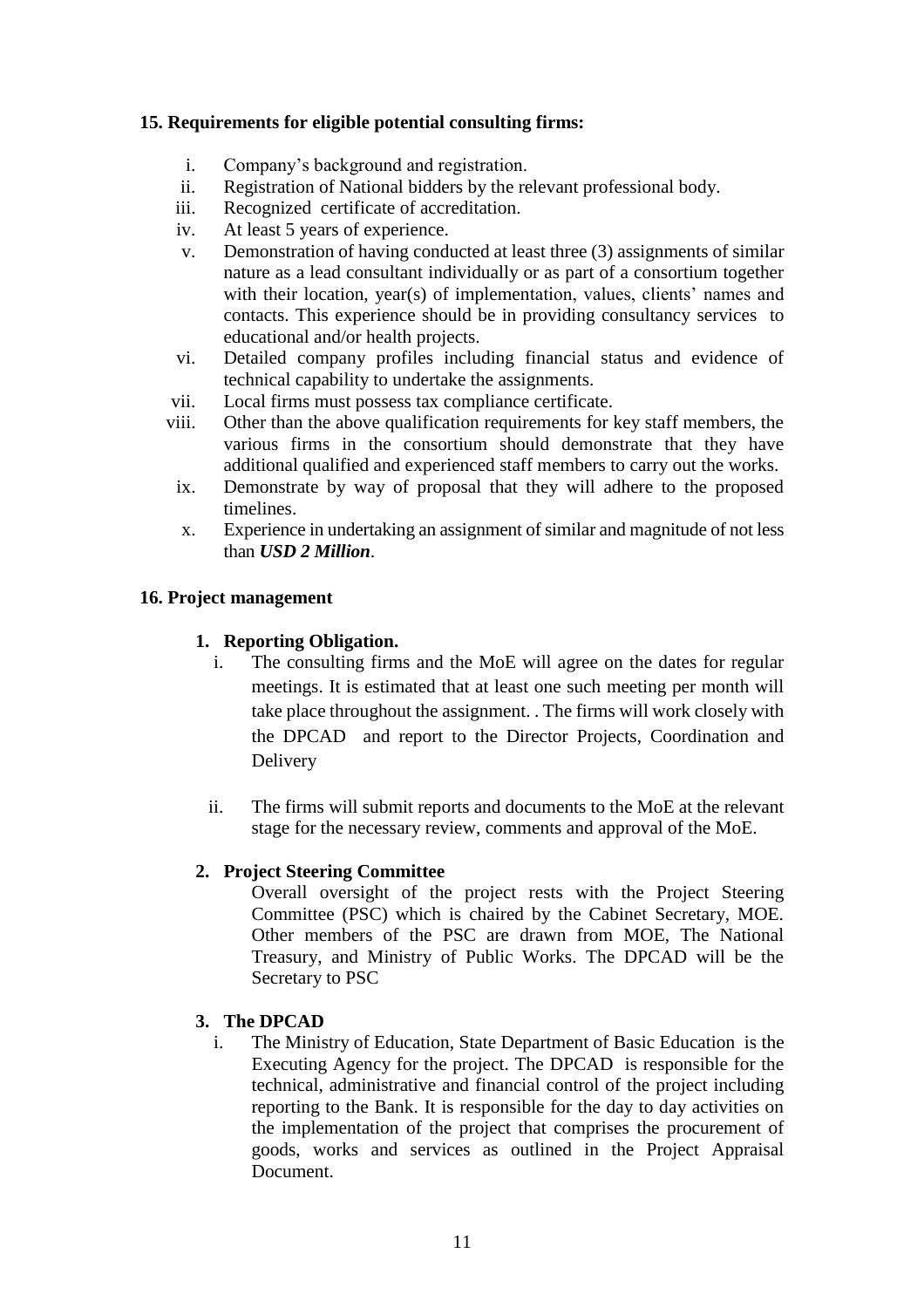#### **17. Professional fees**

The shortlisted consulting firms will be invited to bid for the project against a Request for Proposal (RFP) and will be required to quote their man-month rates and reimbursable charges for different phases.

#### **18. Methodology**

- i. The consulting firms must provide, in the EOI, a clear detailed description of the methodology to be employed in undertaking the assignment for the three phases:
	- a. Infrastructural needs assessment.
	- b. Design of drawings and tender documentation for procurement of Contractor(s).
	- c. Supervision of the construction works and
	- ii. The matrix of personnel in each phase that will be required to complete the assignment in the specified time.

#### **19. Equipment**

The consulting firms will install computers equipped with GIS and othersoftware and any other installations, rendering interphase capabilities and other necessary linkages between all the construction sites and the DPCAD to enable the Project management have real time information on the works.

**20.** REOIs accompanied with detailed CVs and copies of relevant documents and testimonials should be submitted in plain sealed envelope clearly marked with the contract reference number and title of the consultancy in two sets and addressed to;

#### **The Principal Secretary,**

Ministry of Education State Department of Basic Education, Attn: Head of Supply Chain Management Postal Address: P.O. Box 30040, Nairobi, Kenya Code: 00100 City: Nairobi Zip code: +254 Tel: (0)20 318581 Ext.30413 Fax: 254-020-318581 Email: [ppo@education.go.ke](mailto:ppo@education.go.ke) and be deposited in the tender box located at the reception area of Jogoo House 'B' Harambee Avenue, on or before Wednesday, 9<sup>th</sup> August, 2017 at 5.00 P.M.

#### **HEAD SUPPLY CHAIN MANAGEMENT FOR: PRINCIPAL SECRETARY-STATE DEPARTMENT OF EDUCATION.**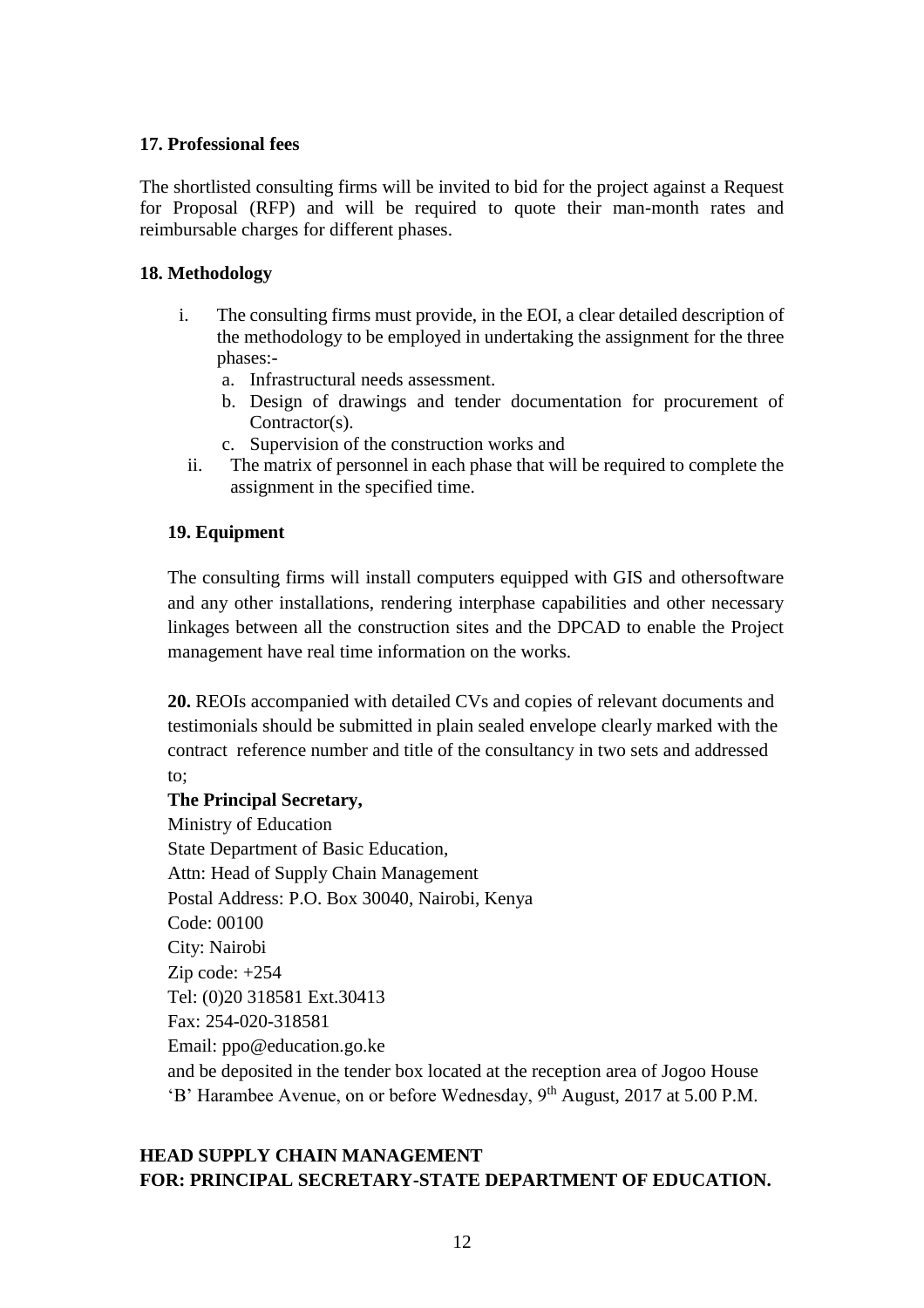## **Annex 1**